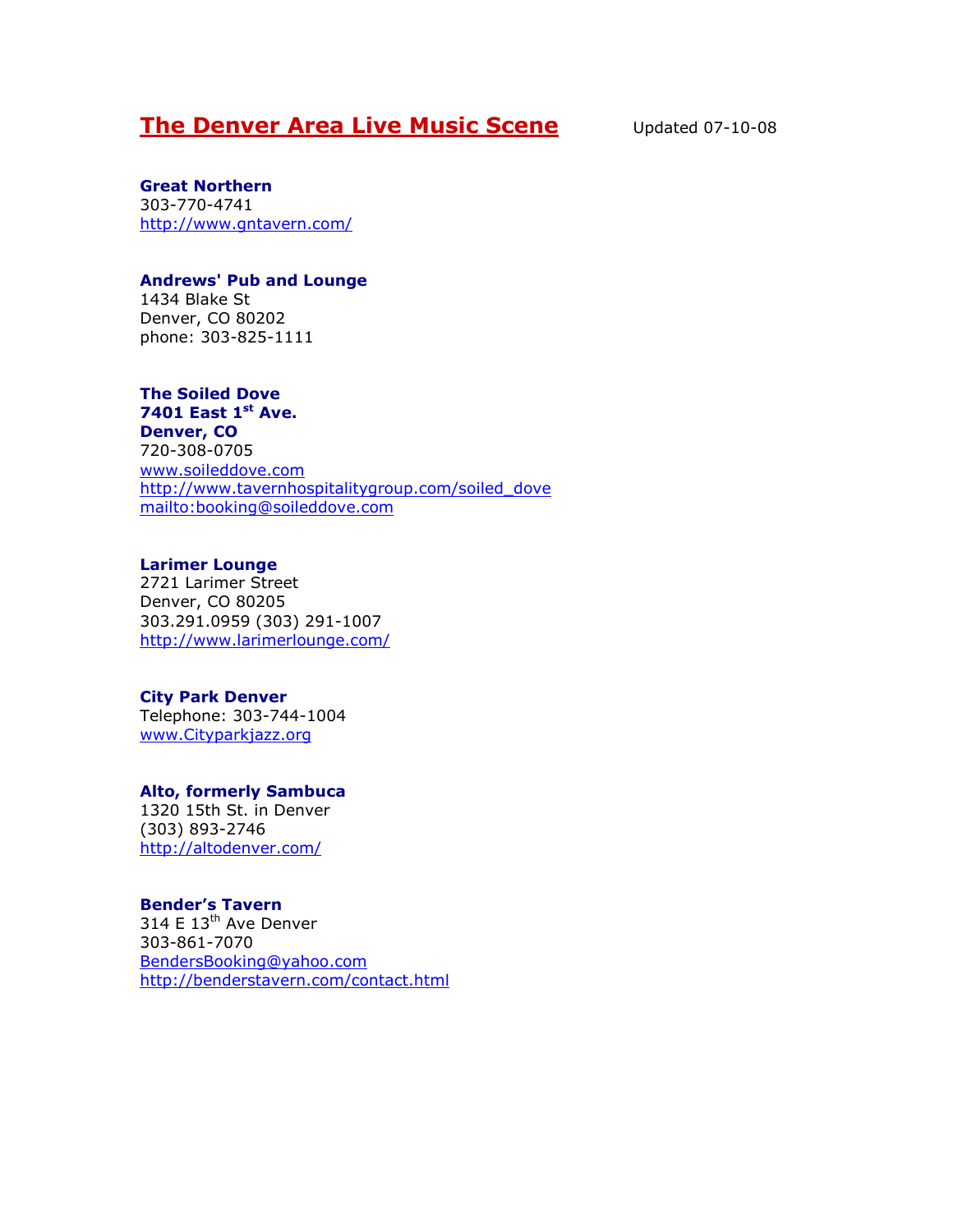#### People's Fair

The Entertainment application deadline has passed. If you would like to receive an application to perform at the 2008 People's Fair, please e-mail: chun@chundenver.org. http://www.peoplesfair.com/display\_page.asp?site\_id=5&page\_id=89&m=1&pid=18 6

### A Taste of Colorado

ENTERTAINMENT INQUIRIES Local or Regional Bands Are you interested in participating in the 2008 Festival? Mail a promotional packet including: CD or tape of band, band biography, band photo, and band contact person or manager to: Jim Schwartzkopff A Taste of Colorado 511 16th Street, Suite 200 Denver, CO 80202 Bands may follow-up with Jim at 303-329-6242

http://www.atasteofcolorado.com/

#### Herman's Hideaway

1578 South Broadway, Denver, CO 303-777-5840 contact Allan or Mike Roth at 303-777-2535 http://www.hermanshideaway.com/

#### D-Note

7519 Grandview Ave in Old Town Arvada 303-463-6683 http://www.dnote.us/

#### 15th Street Tavern

623 15th St, Denver, CO 80202 303-572-0822 Booking manager at 720-404-8926. Booking hours are 1pm to 5pm. http://www.15thsttavern.com/

#### Cactus Jack's Saloon

4651 S Hwy 73, Evergreen, CO 80439 303-674-1564 http://www.cactusjacksaloon.com/

#### El Chapultepec

1962 Market St, Denver, CO 80202 · 303-295-9126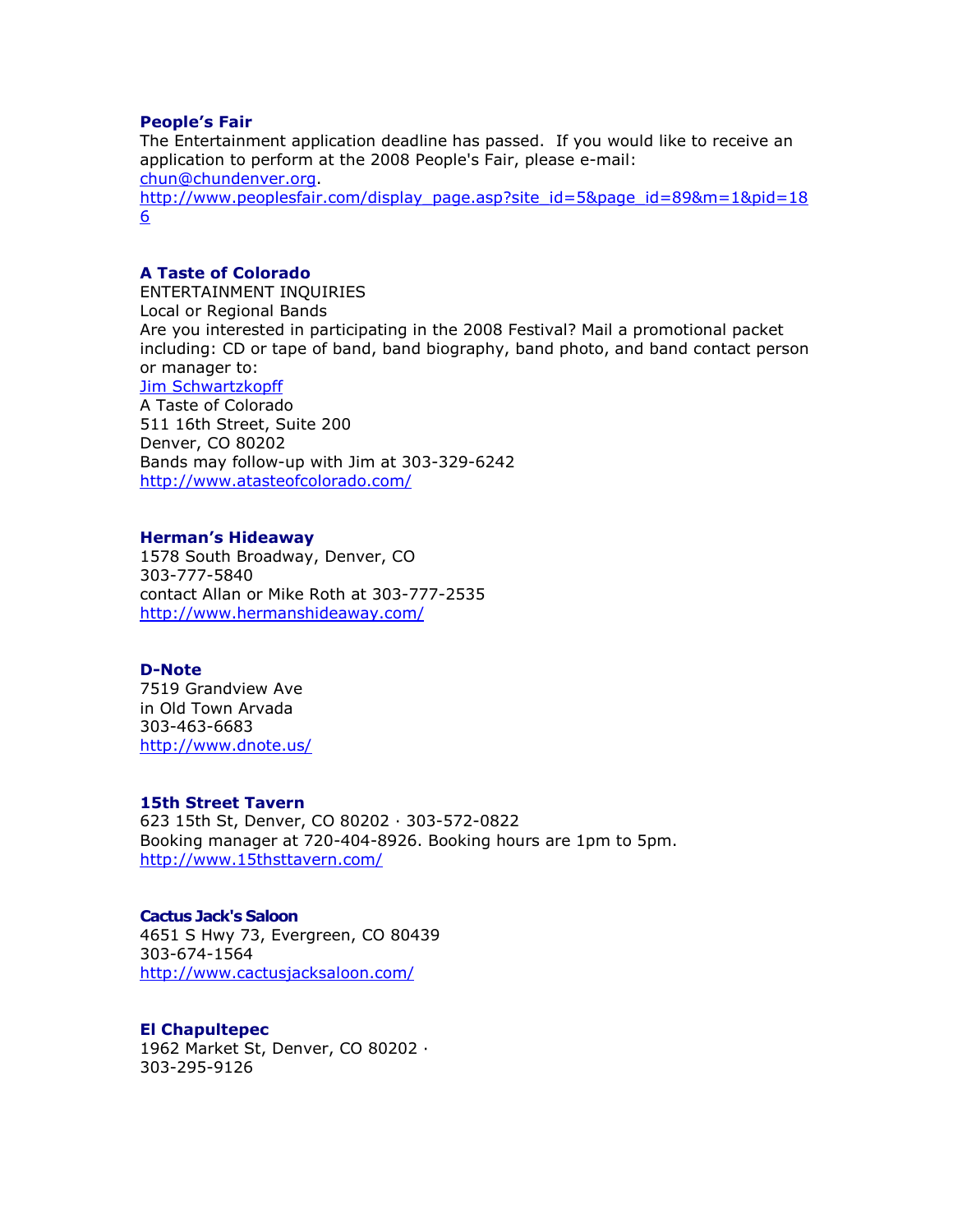#### Grizzly Rose

5450 N Valley Hwy, Denver, CO 80216 303-295-2353 http://www.grizzlyrose.com/

## The Little Bear

28075 Hwy 74, Evergreen, CO 80439 303-674-9991 http://www.littlebearsaloon.com/

# Trios Enoteca

1730 Wynkoop St, Denver, CO 80202 303-293-2887 http://www.triosenoteca.com/

### Lannie's Clocktower Cabaret

1601 Arapahoe St Lower Level Denver, CO 80202 Phone: (303) 293-0075

# Giggling Grizzly

1320 20th St Denver, CO 80202 Phone: (303) 297-8300

# Dazzle Restaurant & Lounge

930 Lincoln St Denver, CO 80203-2712 Phone: (303) 839-5100 www.dazzlejazz.com

# Herb's Jazz and Blues

2057 Larimer St Denver, CO Phone: (303) 299-9555 http://www.herbsbar.com/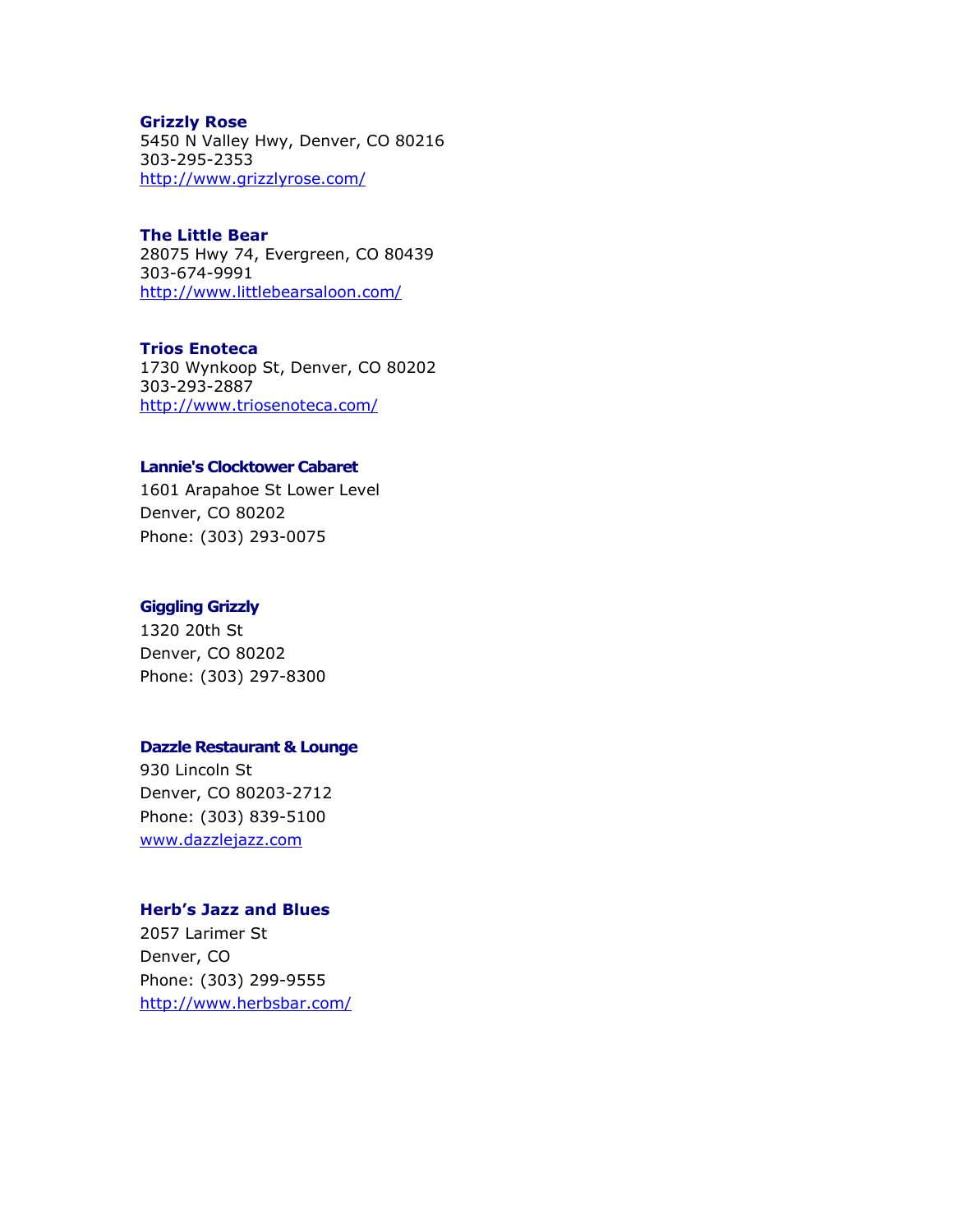# The Colorado Music Association

Booking Agent http://www.coloradomusic.org/agents.html

# Hiccups I

7980 Sheridan Blvd Westminster, CO 303 429 9523 Dale6508@aol.com http://www.hiccupssportsbar.com/

#### **Greenfields**

3355 S Yarrow St, Lakewood, 80227 jana@greenfieldsbar.com http://www.greenfieldsbar.com/

### Iliff Park Saloon

2300 South Chambers Road Aurora, CO 80014 (303) 696-1404 Band bookings: Terry Terrell (720-329-2364) from Bullseye Promotions http://www.iliffparksaloon.com/

# Gothic Theater

3263 S. Broadway Englewood, CO 80113 303-788-0984 www.gothictheatre.com Booking/Owner: Steve Schalk steve@gothictheatre.com

#### Paramount Theatre

Special Events and Booking: 303-405-6195 1631 Glenarm Pl, Denver - (303) 623-0106 http://www.paramountdenver.com/default.aspx

# Bluebird Theater

3317 E Colfax Ave Denver, CO (303) 322-2308 303-377-1666 mailto:booking@bluebird.net http://www.bluebirdtheater.net/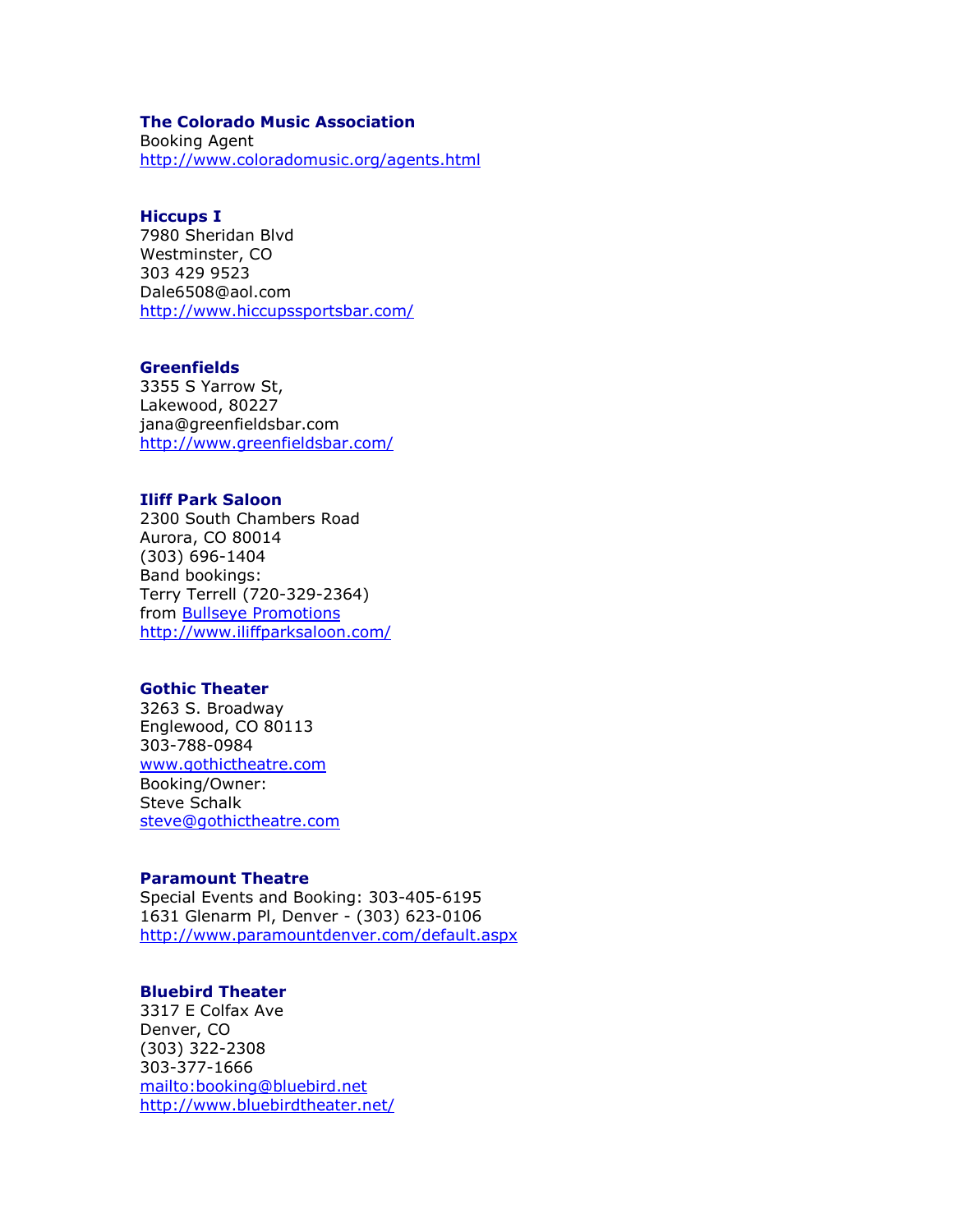### Aztlan Theatre

974 Santa Fe Dr Denver, CO (303) 573-0188

#### Ogden Theatre

935 E Colfax Ave Denver, CO (303) 830-2525 mailto:booking@bluebird.net http://www.ogdentheater.net/

## Historic Elitch Garden Theater

4655 W 37th Ave Denver, CO (303) 477-3006 http://www.centerforamericantheatre.org/

#### Comedy Works

1226 15th St Denver, CO (303) 595-3637 The Wells Fargo Theatre at the Colorado Convention Center Denver, CO http://www.comedyworks.com/

#### Fillmore Auditorium

Not accepting unsolicited bookings 1510 Clarkson St Denver, CO (303) 837-0360 http://www.livenation.com/

### Swallow Hill Music Association

71 East Yale Avenue Denver, CO (303) 777-1003 Send a press kit with CD, bio sheet and picture to Jim Williams, Executive Director at 71 East Yale Avenue, Denver, CO 80210. http://www.swallowhill.com/

# DENVER BOTANIC GARDENS

1005 York St Denver, CO 80206 (720) 865-3500 http://www.botanicgardens.org/pageinpage/home.cfm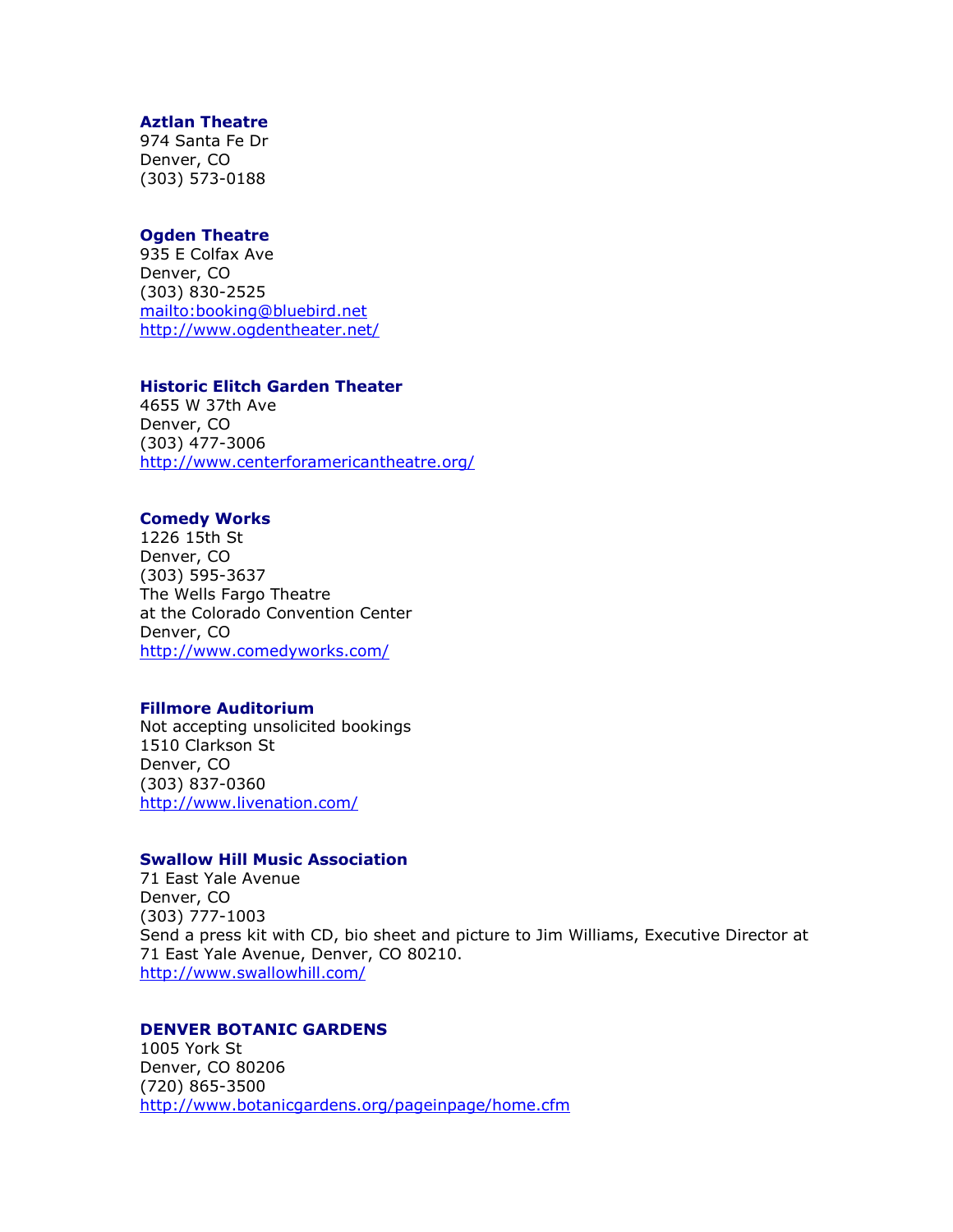http://concerts.botanicgardens.org/

## Nissi's

2675 North Park Dr Lafayette, CO 80026 303-665-2757 Booking Music-Call 303-579-9135 or email nissismusic@aol.com http://www.nissis.com/

#### Hi-Dive

7 S Broadway Denver, CO 80209 720 570 4500 booking@hi-dive.com http://www.hi-dive.com/

## Fado Denver

 $1735$   $19^{th}$  St Denver, CO 303-297-0066 denver\_contact@fadoirishpub.com http://www.fadoirishpub.com/denver/

### The Sports Inn

3880 S. Lowell Blvd. Denver Co Arn at 303-329-0251

# Lakewood Grill

8100 W.Colfax 303-237-8051 Sundays

### The Zoo Bar

8529 West Colfax Lakewood, CO 80215 (303) 238-4863 Every Wednesday

### Bushwacker's Saloon

1967 S Broadway, Denver, CO 303-722-0280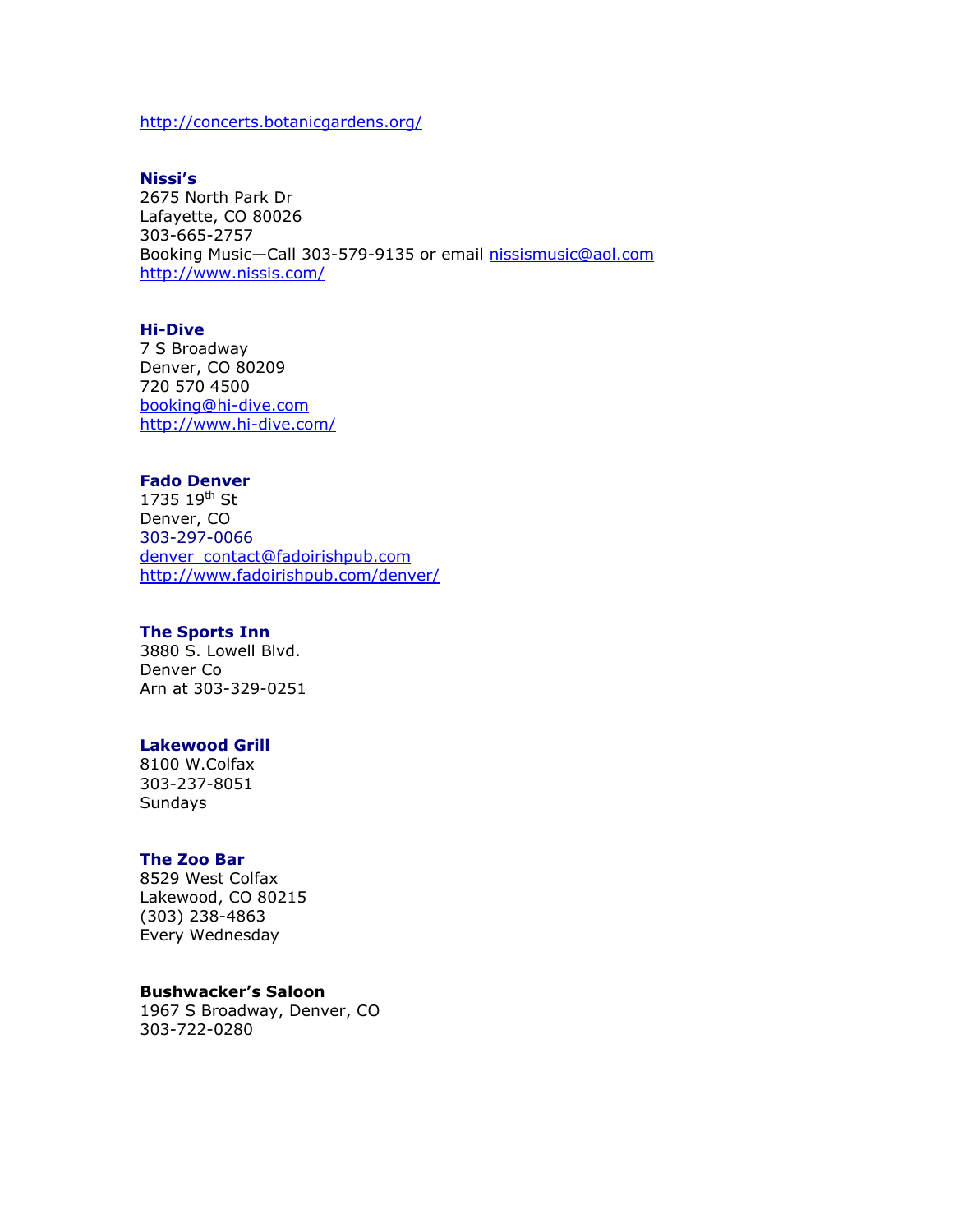12 Volt Tavern

7514 Grandview Ave. Arvada, CO

### Chapultepec Too

3930 W 38th Ave Denver, CO www.highlandsjazz.com

### The Flair Lounge

9496 Montview Blvd 303-344-1394 www.theflairlounge.com

# Jazz @ Jack's

500 16<sup>th</sup> St Denver, CO 303-433-1000 www.Jazzatjacks.com

# **Ziggies**

4923 W 38th Ave Denver, CO 303-455-9930 www.ziggieslivemusic.com

# The Walnut Room Booking

3131 Walnut St Denver, CO www.thewalnutroom.com Mark Sundermeier (303)292-0077 mark@thewalnutroom.com

# Club Inferno

1610 W Evans Ave Denver, CO 720-385-5906 www.leftnutentertainment.com

# Zephyr Lounge

11940 E Colfax Denver, CO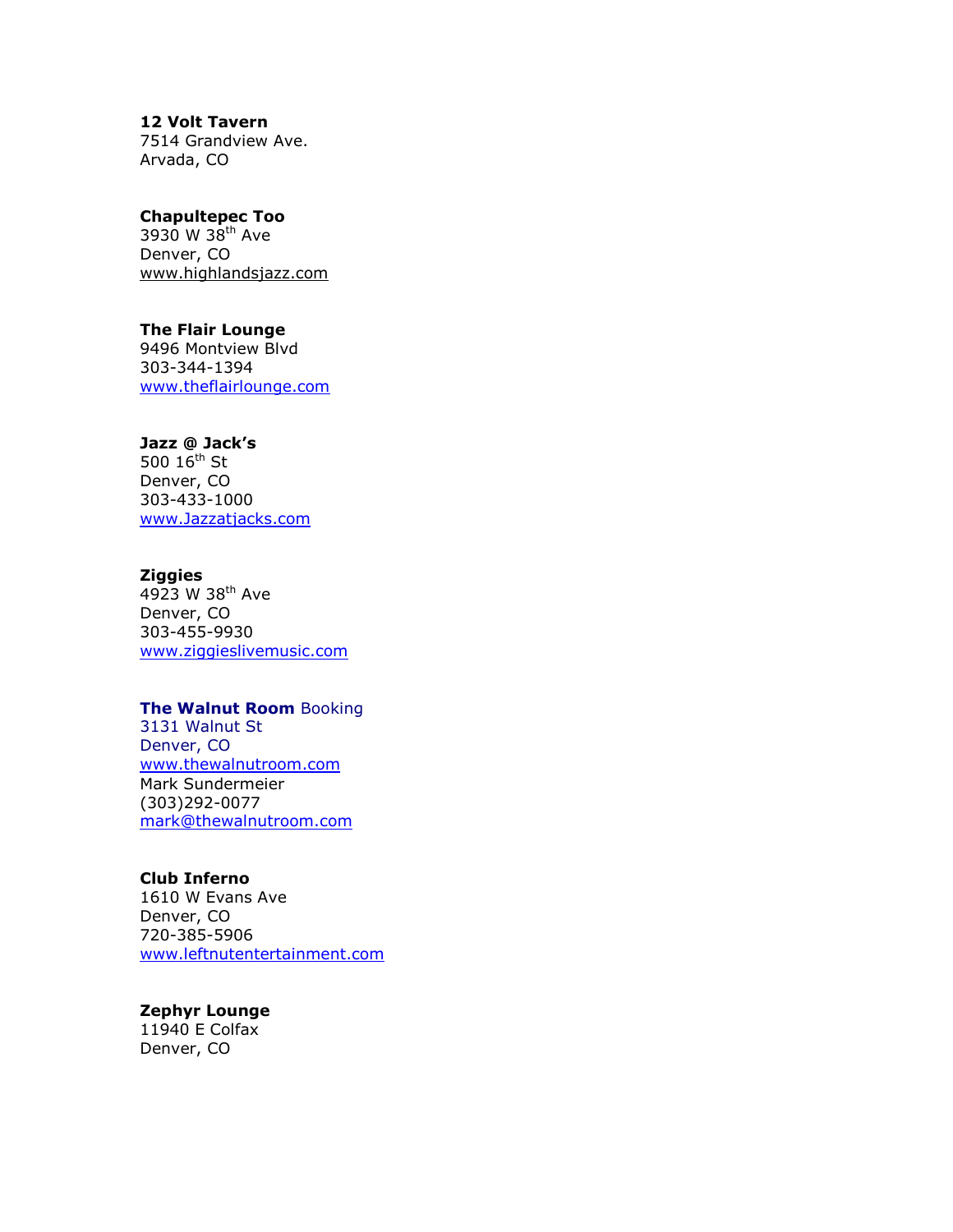## **Tailgate**

19552 E Main St Parker, CO www.tailgatetavern.com

# Hanger Bar

8001 E Colfax Ave Denver, CO

#### The Hornet

76 Broadway Denver, CO 303-777-7676 www.thehornetrestaurant.com

# The Toad Tavern

5302 S Federal Cir Littleton, CO 303-795-6877 www.toadtavern.com

#### Falcon

3295 S Broadway Denver, CO 303-781-0414 www.falconbowl.com

# Cervantes'

2637 Welton St Denver, CO 303-297-1772 www.cervantesmasterpiece.com

# Dulcinea's 100<sup>th</sup> Monkey

717 Colfax Ave Denver, CO 303-832-3601 www.quixotes.com

# Owsley's Golden Road

2151 Lawrence St Denver, CO 303-297-1772 www.quixotes.com